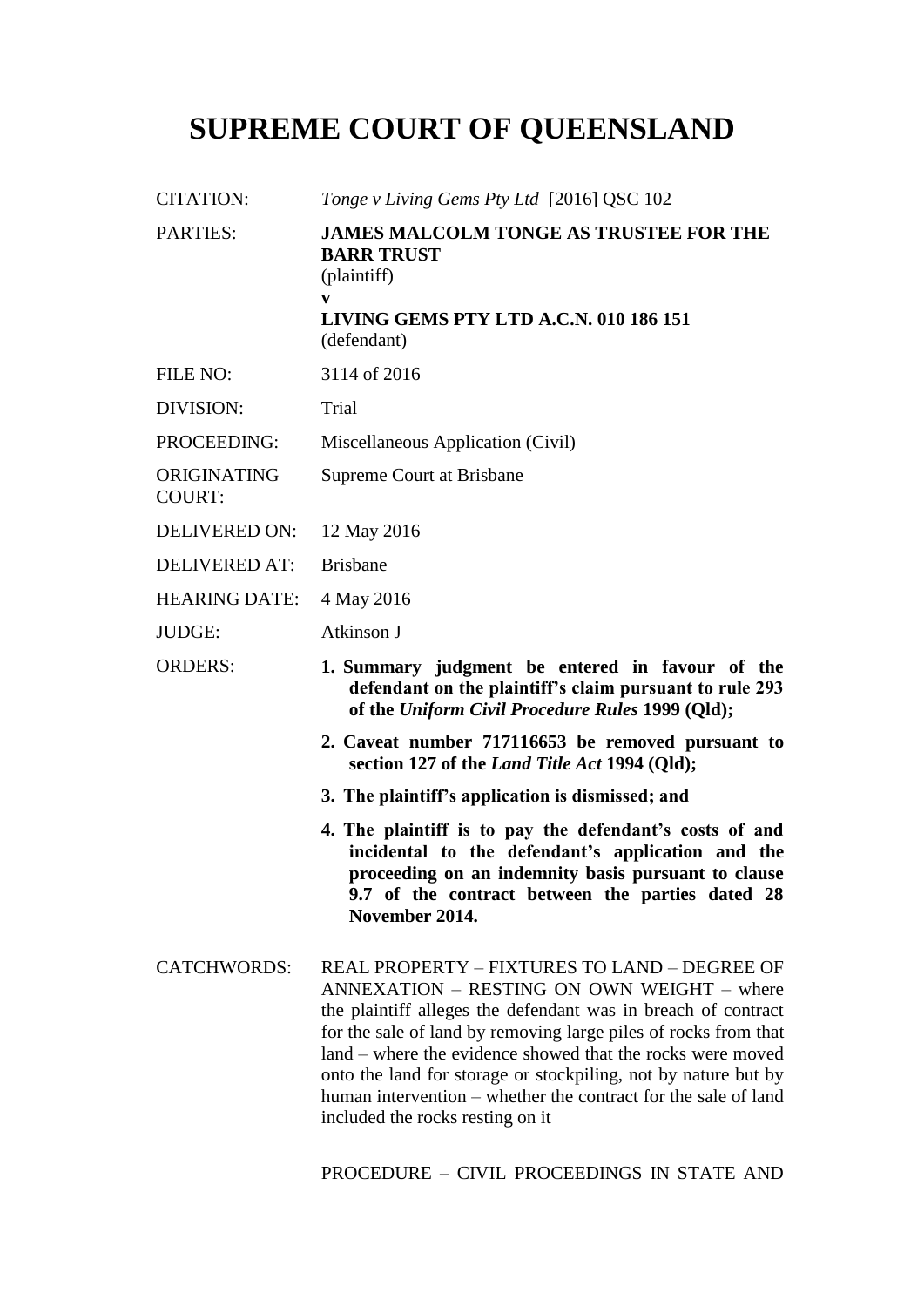TERRITORY COURTS – ENDING PROCEEDINGS EARLY – SUMMARY DISPOSAL – SUMMARY JUDGMENT FOR DEFENDANT OR RESPONDENT: STAY OR DISMISSAL OF PROCEEDINGS – where the defendant submitted that the plaintiff had no reasonable prospect of demonstrating that the rocks were purchased as part of the contract for the sale of land and sought summary judgment – whether the plaintiff had no real prospect of succeeding on all or part of his claim – whether there was no need for a trial of the claim or part of the claim

EQUITY – GENERAL PRINCIPLES – MISTAKE – EQUITABLE REMEDIES – RECTIFICATION – OTHER PARTICULAR CASES – where plaintiff sought leave to amend his claim and statement of claim to reflect what was said to be the common intention of the parties that the rocks formed part of the land – where there was no evidence from which to infer such a common intention – whether the plaintiff would be able to demonstrate by clear and convincing proof that the contract should be rectified

*Land Title Act* 1994 (Qld), s 127 *Uniform Civil Procedure Rules* 1999 (Qld), r 293

*Dearden v Evans* (1839) 5 M&W 10, cited *Deputy Commissioner of Taxation v Salcedo* [2005] 2 Qd R 232; [2005] QCA 227, followed *Franklins Pty Ltd v Metcash Trading Ltd* (2009) 76 NSWLR 603, cited *J M Kelly (Project Builders) Pty Ltd v Toga Development No 31 Pty Ltd (No 5)* [2010] QSC 389, cited *Mills v Stokman* (1967) 116 CLR 61, cited *Ryledar Pty Ltd v Euphoric Pty Ltd* (2007) 69 NSWLR 603, cited *Swain v Hillman* [2001] 1 All ER 91, followed COUNSEL: P W Hackett for the plaintiff

R J Anderson QC for the defendant

SOLICITORS: Colwell Wright for the plaintiff Cooper Grace Ward for the defendant

[1] This decision is in respect of two applications which were before the court. The first was an application by the defendant, Living Gems Pty Ltd ("Living Gems"), for summary judgment to be entered in its favour pursuant to r 293 of the *Uniform Civil Procedure Rules* 1999 (Qld) ("UCPR") and further, or in the alternative, that Caveat No. 717116653 ("the caveat") be removed pursuant to s 127 of the *Land Title Act* 1994 (Qld), and for costs. The second application was an application by the plaintiff, James Malcolm Tonge as trustee for The Barr Trust, filed by leave at the hearing of the defendant's application for summary judgment, for leave to amend his Claim with consequent amendments to the Statement of Claim.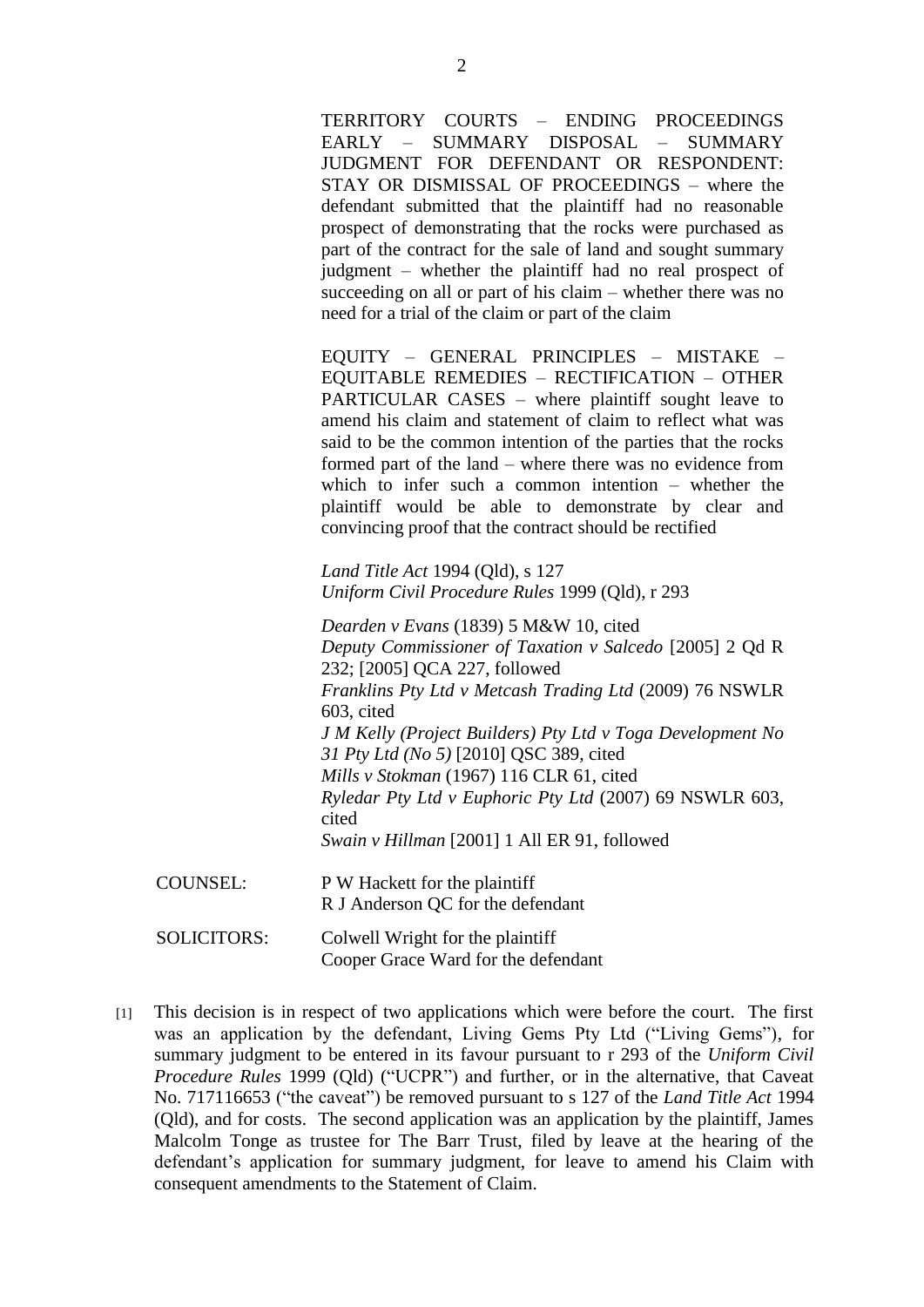- [2] This action commenced on 24 March 2016 with a claim filed by the plaintiff for specific performance of a contract for the sale of land and a declaration that the plaintiff holds an interest in the land as purchaser of an estate in fee simple. The land in question is Lot 5, Hawthorne Street, Beaudesert in the State of Queensland, more particularly described as Lot 5 on Survey Plan 145499 in the County of Ward, Parish of Beaudesert/Nindooinbah being the whole of the land contained in Title Reference 50370831 ("the land'). The Statement of Claim pleaded that by a contract in writing dated 28 November 2014 the defendant agreed to sell the land to the plaintiff.
- [3] The contract for the sale of the land was subject to certain special conditions as well as standard terms. One of the special conditions, Special Condition 3, determined what would be the settlement date. Settlement was to be effected on the earlier of 12 months from the date of contract or 30 days from the date of issue of operational works approval by the local authority. As the operational works approval had not issued, the settlement date was to be 28 November 2015. On 24 November 2015, the settlement date of the contract was extended by agreement to 29 January 2016 with time to remain of the essence.
- [4] Paragraph 7 of the Special Conditions was in the following terms:

## "7. **Condition of Property**

- a. The Buyer warrants that it has had the opportunity to fully inspect the property and satisfy itself in relation to the property, improvements and the permitted use of the property before entering into this Contract, the Property is sold in an 'as is where is condition' with all faults and defects whether or not they are apparent by inspection and subject to any contamination, requisition, infestation or dilapidation.
- b. The description and particulars of the property and improvements set out in the items schedule are taken to be correct and the sale under this Contract is not effected [*sic*] by any error in the boundaries or area of the land and any encroachment or other unapproved improvement which exists and the Buyer must make no claim or raise any objection to the same.
- c. The Buyer:
	- (i) buys the property subject to any defects, dilapidation, contamination, or the presence of any dangerous substance or thing as at the Date for Completion and any liability concerning it or them under any law; and
	- (ii) buys the property subject to all services and installations, and acknowledges that no warranties are given in relation to the same, including as to their usability, quality or fitness for purpose, their location, nature, condition, legal existence, their location, fitness or suitability for any purpose, and
	- (iii) buys the property subject to any unregistered encumbrances, faults, or other problems, whether or not they are apparent by inspection, and acknowledges that no warranty is provided as to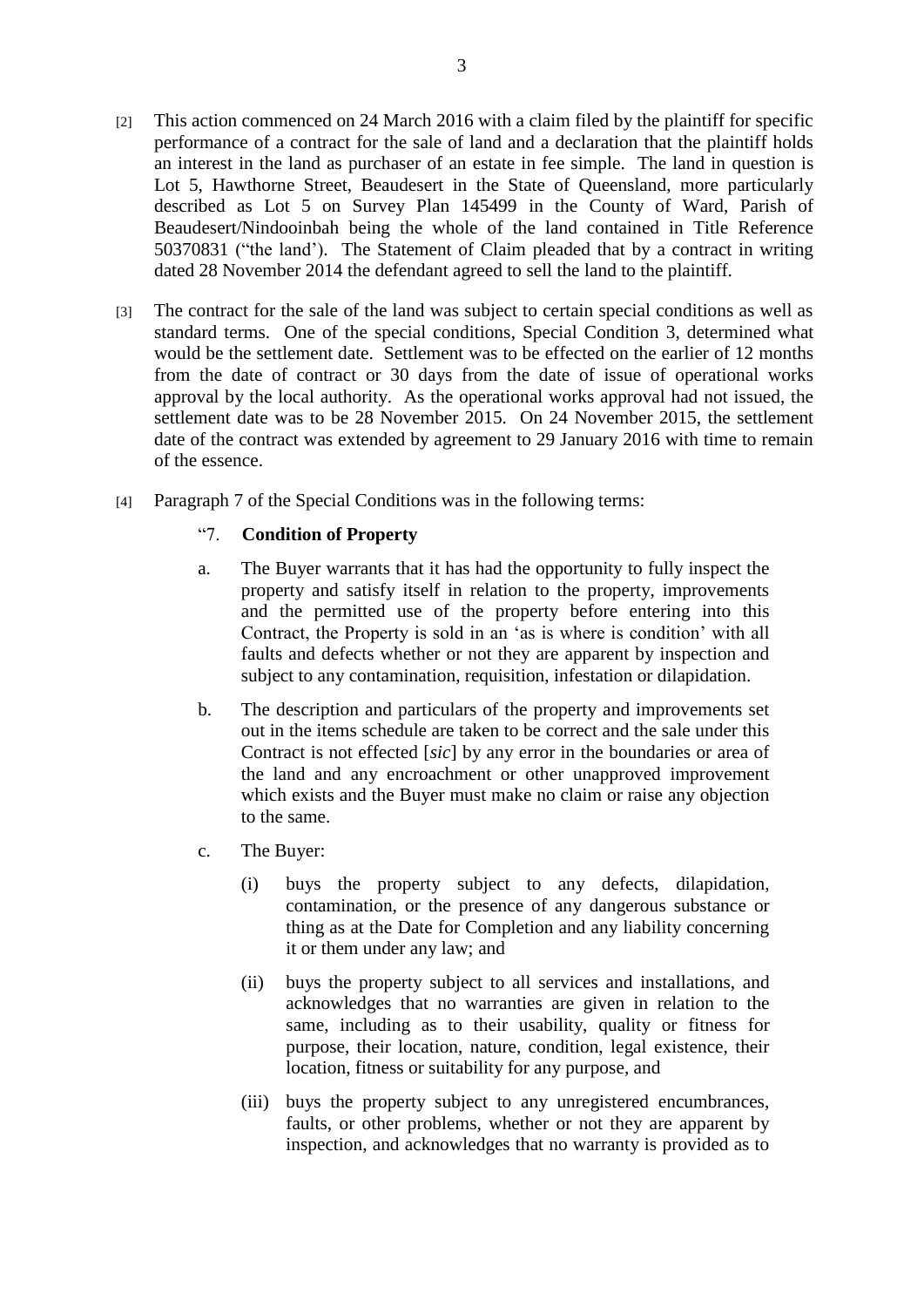whether the use of the property is permitted or approved under any law or regulation."

- [5] Standard Clause 5.5 of the contract required the seller to give the buyer vacant possession of the land on the settlement date.
- [6] In paragraph 6 of the Statement of Claim the plaintiff alleged that when the contract was entered into there was approximately 10,000 cubic metres of above-ground rock situated on the property ("the rocks").
- [7] The plaintiff pleaded in paragraph 7 of the Statement of Claim that because of standard condition 5.5 and special condition 7.a, the defendant was obliged to provide vacant possession of the land including the rocks to the plaintiff on the settlement date. The plaintiff alleged that the defendant did not do so because it removed or caused to be removed all of the rocks from the land between the entry into the contract on 28 November 2014 and 29 January 2016.
- [8] The plaintiff claimed this was a substantial breach of contract, that the contract did not settle on 29 January 2016, that the defendant purported to terminate the contract on the basis the plaintiff had failed to pay the balance of the purchase price on 29 January 2016 and that the defendant had no right to terminate the contract. The plaintiff claimed that it rejected the defendant's purported termination of the contract, affirmed the contract and remained ready, willing and able to perform the contract. On 8 March 2016 it lodged the caveat over the land.
- [9] In the contract the land is described as vacant land at Lot 5 Hawthorne Street, Beaudesert being Lot 5 on Survey Plan 145499 in the County of Ward in the Parish of Beaudesert/Nindooinbah, Title Reference 50370831. The included chattels are said to be nil. The term "improvements" is defined to mean fixed structures on the land.
- [10] The Defence pleads that when the plaintiff's solicitors requested an extension of time on 18 November 2015 to settle the contract to the end of January 2016, they also referred to the removal of the rocks. The reference in the letter by the solicitors for the plaintiff of 18 November 2015 is:

"We are also instructed that approximately 10,000 cubic metres of rock has been dumped on the property and our client asked you to seek instructions as to your client's intentions in respect of the removal of the rock."

- [11] This and the other letters herein referred to are exhibited to an affidavit filed in this matter by Mr Puljich, a director of the defendant. The reply to that letter from the defendant's solicitors was dated 23 November 2015. It agreed to the extension of the date for settlement to 29 January 2016 on certain conditions. One of those was said to be "our clients will remove the rocks prior to settlement, however [if] this does not occur, then the buyer will be entitled to retain \$100,000 until the rocks are so removed after settlement." Time was to remain of the essence, the deposit was to be increased and the deposit was to be released to the seller. By letter dated 24 November 2015 the plaintiff's solicitor accepted the grant of an extension of the date of settlement. The letter makes no reference to the removal of the rocks.
- [12] On 11 January 2016, the plaintiff's solicitor sought an extension of time for settlement to 11 March 2016. On 14 January 2016, the defendant's solicitors said the defendant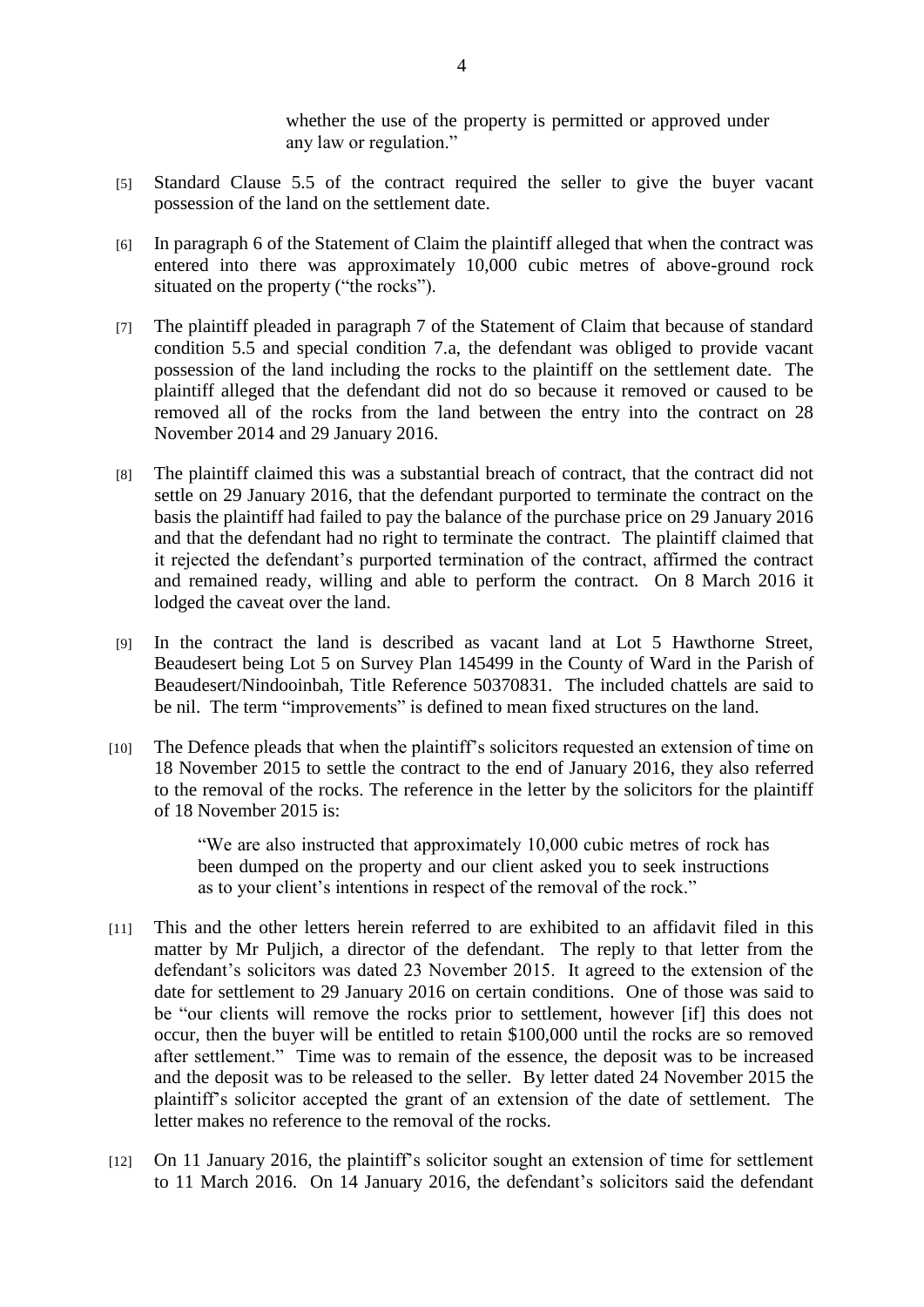was prepared to agree to the extension of the settlement date on certain conditions including that time was to remain of the essence and an extension fee was paid. On 14 January 2016, the defendant's solicitors wrote to the plaintiff's solicitors noting that settlement was due to be effected on 29 January 2016. They said they were instructed that the rocks had been removed from the property and the defendant therefore invited the plaintiff to inspect the property to confirm that. The letter concluded "If, following your client's inspection, they do not believe that the rocks have all been removed then please provide us with a list of outstanding items for our client to consider."

- [13] On 21 January 2016, the plaintiff's solicitors wrote to the defendant's solicitors asking that the defendant reconsider his position relating to the granting of an extension of time for completion and making certain other offers with respect to payment to the defendant. No reference was made to the removal of the rocks and certainly no objection by the plaintiff to the defendant's having done so.
- [14] On 25 January 2016, the defendant's solicitors wrote to the plaintiff's solicitors saying it was prepared to grant an extension to 11 March 2016 but only subject to certain conditions. On 29 January 2016, the defendant's solicitors sent an email to the plaintiff's solicitors confirming that settlement was due at 3.30pm that day at the office of the defendant's solicitors and that the defendant was ready, willing and able to effect settlement in accordance with the terms of the contract. At 4.10pm the defendant's solicitors emailed the plaintiff's solicitors noting that the plaintiff had failed to settle at 3.30pm and reserving the defendant's rights.
- [15] On 2 February 2016, the plaintiff's solicitors wrote to the defendant's solicitors regarding settlement saying that the plaintiff's lender was insisting on further collateral security over another property to secure the advance and requesting a further 21 days extension of the time for completion. On 8 March 2016, the defendant's solicitors sent an email to the plaintiff's solicitors saying that in view of the failure of the plaintiff to settle on 29 March 2016, the defendant had elected to terminate the contract and the deposit had been forfeited.
- [16] On 9 March 2016, a new firm of solicitors acting on behalf of the plaintiff wrote to the solicitors for the defendant disputing the right of the defendant to terminate the contract and affirming the contract saying *inter alia* that, as neither party attended for settlement on 28 November 2015, time ceased to be of the essence and there was no breach when settlement did not occur on 29 January 2016. The letter also complained about the removal of the rocks which was said to be contrary to special condition 7 of the contract.
- [17] On 10 March 2016, the defendant's solicitors wrote to the plaintiff's new solicitors. With regard to the removal of the rocks it said that in the plaintiff's letter of 18 November 2015 he requested, *inter alia*, removal of rocks that had been placed on the property and the defendant had done so.
- [18] The plaintiff then lodged the caveat over the property on 8 March 2016.
- [19] It should be noted that on each occasion when time was extended one of the conditions was that time was to remain of the essence.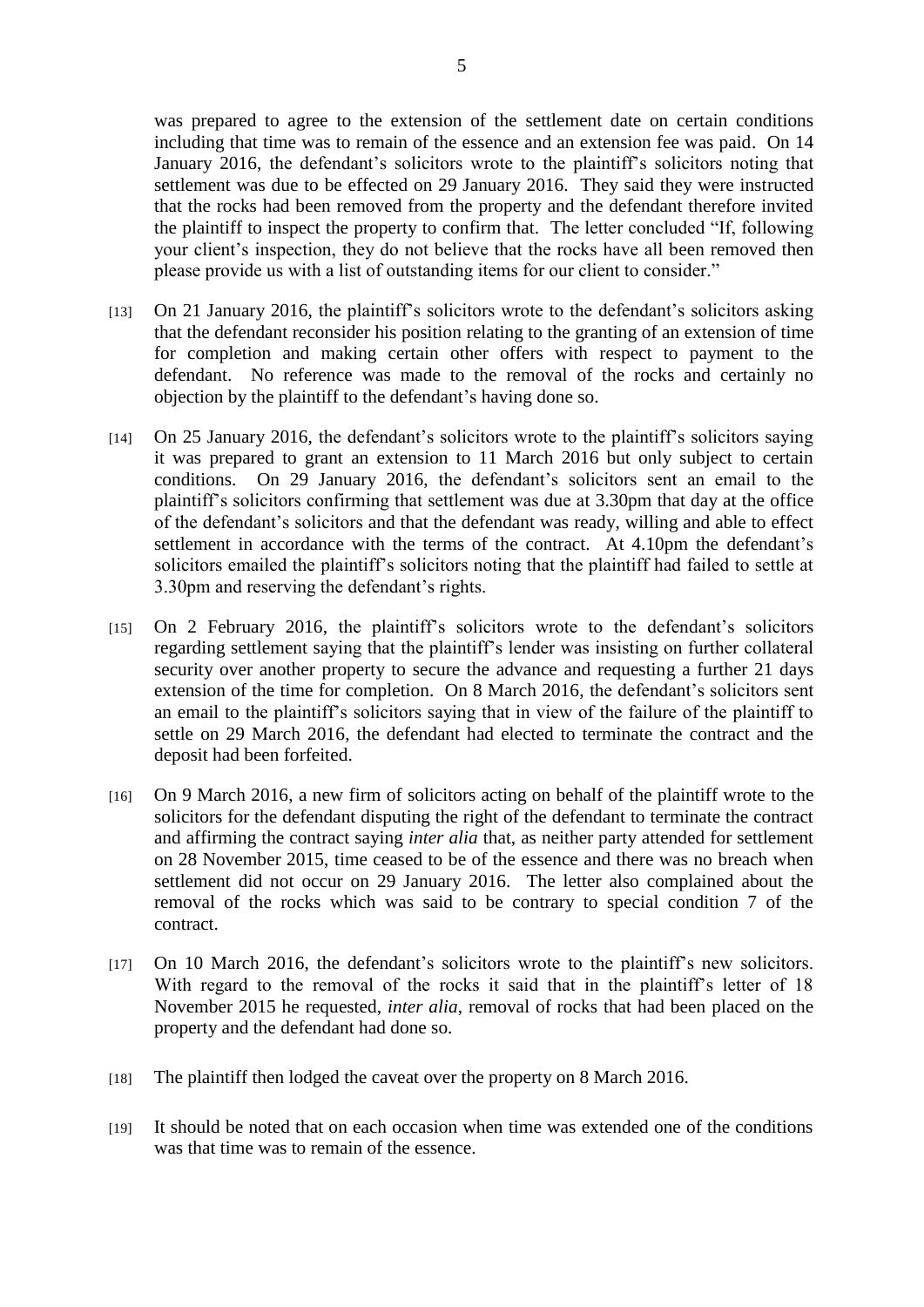- [20] In the Defence filed by Living Gems it alleged, *inter alia*, that the rocks were not included chattels or improvements to the land and were not included in the contract and were removed at the request of the plaintiff. It also alleged that Mr Puljich of the defendant had a conversation with the plaintiff's agent Les Merton prior to entering into the contract where Mr Merton asked Mr Puljich about the rocks, Mr Puljich said they were the property of the adjacent land owner Mr Usher but could be removed on demand and Mr Merton stated that the plaintiff would want the rocks removed from the property prior to settlement. This was denied by Mr Merton in an affidavit filed by the plaintiff and that denial must be taken to be correct for the purposes of this application.
- [21] The application for summary judgment by the defendant was filed on 7 April 2016. The matter was adjourned on 20 April 2016 and then heard on 4 May 2016. On that hearing the plaintiff sought leave to read and file an Amended Claim and Amended Statement of Claim seeking in addition to the claims previously sought a declaration that the defendant's purported termination of the contract on 8 March 2016 was invalid and of no effect and, in the alternative to specific performance, an order rectifying the contract in the manner pleaded in paragraph 7B of the Amended Statement of Claim and an order that the contract as rectified be specifically performed by the defendant and carried into effect.
- [22] With regard to the claim for rectification the relevant paragraphs of the Amended Statement of Claim are paragraphs 7A and 7B which provided as follows:
	- "7A In the alternative if the Contract as expressed did not require the defendant to provide the Rock to the plaintiff on the Settlement Date, the Contract failed to express the common intention of the parties.
	- 7B In the alternate premises pleaded in paragraph 7A, the Contract should be rectified so that the 'Land' was defined to include the Rock."
- [23] The reference in paragraph 7 of the Amended Statement of Claim to paragraph 6 is a reference to the allegation that when the contract was entered into there was approximately 10,000 cubic metres of above-ground rock situated on the land.
- [24] On 20 February 2016, the defendant entered into a contract to sell the land to Philip Usher Constructions Pty Ltd. The purchase price of \$5,000,000 was the same as the purchase price in the contract to sell the land to the plaintiff. The settlement date was said to be 90 days after the date of the contract. That settlement date has given some urgency to the determination of the defendant's application. The contract was not subject to or conditional upon the buyer obtaining development approval.
- [25] In an affidavit read in support of his application, the plaintiff says that far from wanting the rocks removed he planned to use them in the course of the subdivision in order to construct necessary retaining walls. He says that the letter from his solicitor dated 18 November 2015 "imperfectly reflects what he had instructed him to ask". He said by that time he had become aware that the rocks had been removed from the property and he wanted to know what the defendant intended to do about that.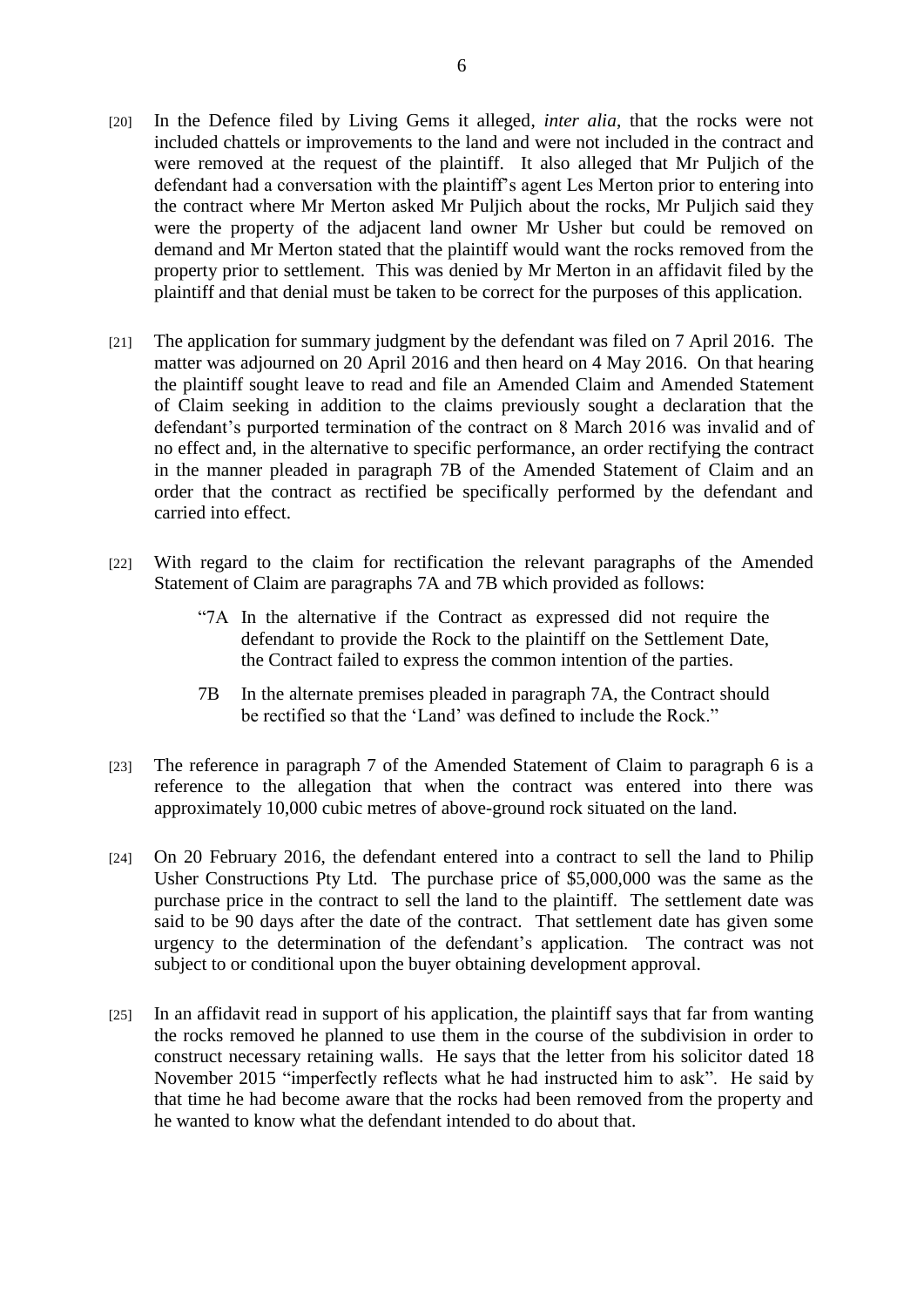- [26] Rule 293 of the UCPR provides that a defendant may, at any time after filing a Notice of Intention to Defend, apply to the court for judgment against a plaintiff. The defendant's case for the purpose of this application is that the plaintiff has no reasonable prospect of demonstrating that the rocks were purchased as part of the contract for the sale of the land. If that is so, it is submitted that the plaintiff has no reasonable prospect of succeeding on his claim and there should be summary judgment for the defendant.
- [27] The court will only grant summary judgment if it is satisfied that the plaintiff has no real prospect of succeeding on all or a part of the plaintiff's claim and there is no need for a trial of the claim or a part of the claim. The court then has a discretion to give judgment for the defendant against the plaintiff for all or part of the plaintiff's claim. This rule is the mirror image of rule 292 under which summary judgment can be given for a plaintiff. As Williams JA said in *Deputy Commissioner of Taxation v Salcedo*, 1 quoting Lord Woolf MR in *Swain v Hillman*: 2

"The words 'no real prospect of succeeding' do not need any amplification, they speak for themselves. The word 'real' distinguishes fanciful prospects of success or … they direct the court to the need to see whether there is a 'realistic' as opposed to a 'fanciful' prospect of success."

- [28] However as McMurdo P cautioned in the same case "nothing in the UCPR … detracts from the well-established general principle that issues raised in proceedings will be determined summarily only in the clearest of cases."
- [29] It was not disputed that the rocks had been stockpiled on the land and sat under their own weight. They were not a natural part of the land. They were not improvements (defined to mean "fixed structures") nor "included chattels". As the defendant submitted, unless they were part of the land or their inclusion was specifically covered by Clause 7.a of the Special Conditions the rocks were not part of the property the subject of the contract and their removal did not contravene the plaintiff's rights.
- [30] The parties referred to two cases that might be relevant to the determination of this question. The first was *Dearden v Evans*. 3 The question in that case was whether or not large masses of stone which had fallen from time to time from cliffs above a field and had become embedded in the soil were part of the land. Parke B held:

"These stones have been in the same state as far back as living memory goes, and are to be considered a portion of the soil, just as much as the gravel which forms a portion of the bed of a river, or as a great part of the soil in different parts of the country, which have been detritus from the neighbouring hills: therefore I think they must be considered part of the soil …"

[31] The next relevant case is *Mills v Stokman*<sup>4</sup> where the High Court was required to consider whether dross discarded from the quarrying of slate on land remained part of

 $\overline{a}$ 

<sup>&</sup>lt;sup>1</sup> [2005] 2 Qd R 232.

<sup>2</sup> [2001] 1 All ER 91 at [11]

 $(1839)$  5 M&W 10.

<sup>4</sup> (1967) 116 CLR 61.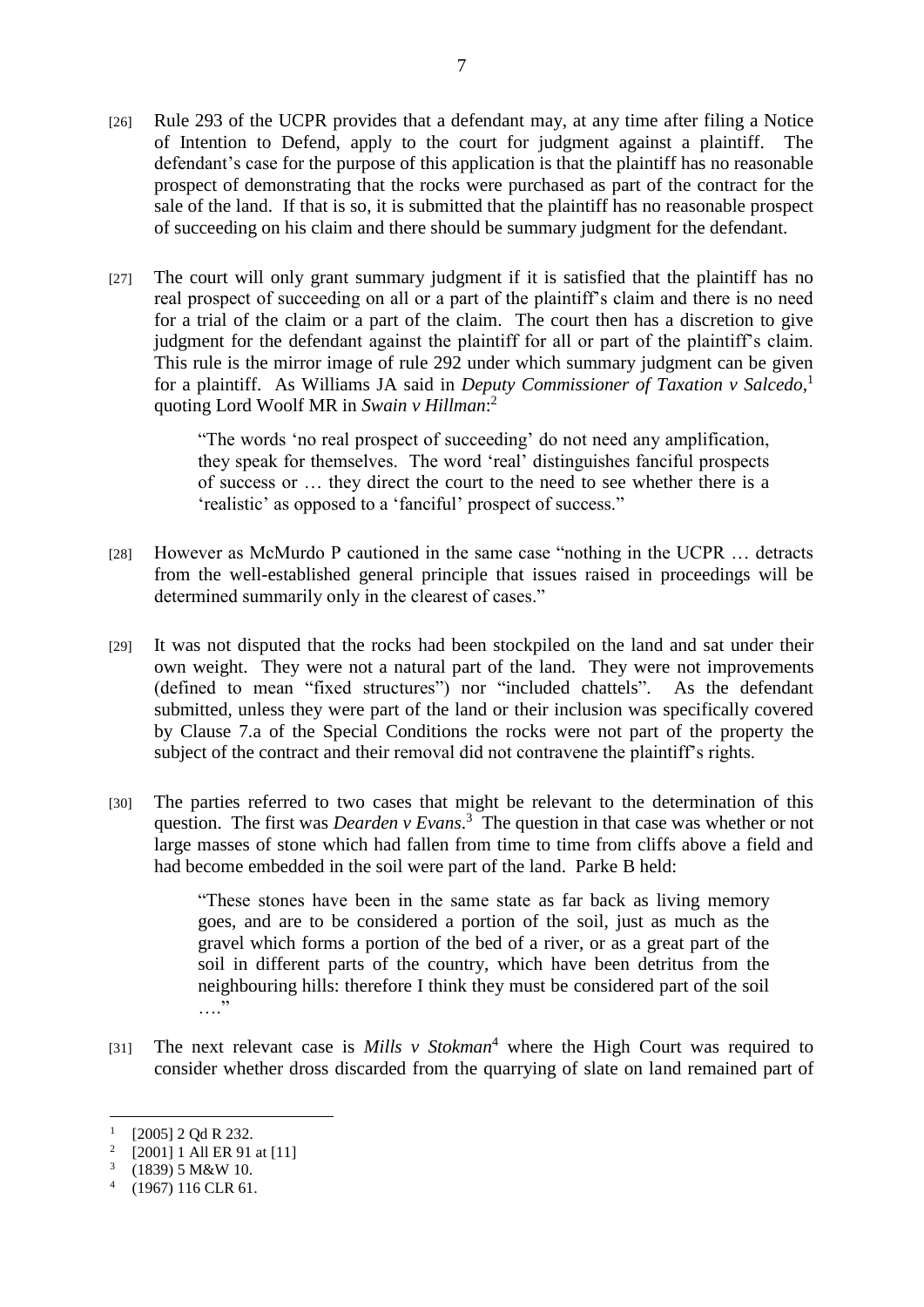the land. There were two reasons why the Court held that it was part of the land. Menzies J said:<sup>5</sup>

"The rubble slate in the dump upon the land near Goulbourn owned by the appellant Daphne May Mills is, and was at all times material, part of the land either because the rubble was not severed from the land or, upon being dumped, it became part of the land again."

[32] Kitto J expressed the two possibilities in this way:<sup>6</sup>

"It may be right to conclude the materials forming the mound became personalty upon being dug up and were later reincorporated into the soil by being dumped on the land with the intention (to be inferred from the evidence, exiguous though it is) of being abandoned so as to become a permanent accretion to the surface. On the other hand the right conclusion may be that the materials were never so severed from the soil as to be converted into personalty. I should myself be inclined to favour the latter view on the ground that there is an element of intention in severance, just as there is in the kind of attachment which makes a chattel part of the realty, and that the proper inference from the known facts is that the company that worked the quarry and built the dump did not have the requisite intention of permanent severance with respect to anything but so much of the slate as it carried away."

[33] Barwick CJ expressed his conclusion in the following terms:<sup>7</sup>

"I have come to think that the proper inference from what is known by evidence in the suit is that the heap represented unwanted dross cast on one side with the intention that it should remain on the land indefinitely, and, by implication, that it should form part of it. In my opinion, the proper inference from its continuous association with the land in the meantime is that it had been dealt with as realty by succeeding owners. Those inferences are enough within the authorities to warrant the conclusion that the heap of dross was on 14th November 1955 part of the realty. … In my respectful opinion, it is not correct to regard this heap of dross as comparable to some separate substance attached to the land by no more than its own weight. In the course of time, like of a heap of earth, it had no doubt become integrated at its base with the subjacent soil. Nor, in my opinion, is it correct to ignore the intention which the quarrying company must have had of abandoning to the land the unwanted and worthless dross of its operations."

- [34] In *Mills v Stokman*, quarrying had been carried out on the land and slate taken away as a result of the quarrying but the rest of the material in the quarry had remained dumped on the land. This material had always been part of the land and remained part of the land notwithstanding that it had been moved from one part of the land to the other.
- [35] The rocks in this case are in an entirely different category. The evidence shows that they were moved onto the land for storage or stockpiling, not by nature but by human intervention and never were or became part of the land. The contract for the sale of the

 $\overline{a}$  $\frac{5}{6}$  At 78.

At 76.

At 71.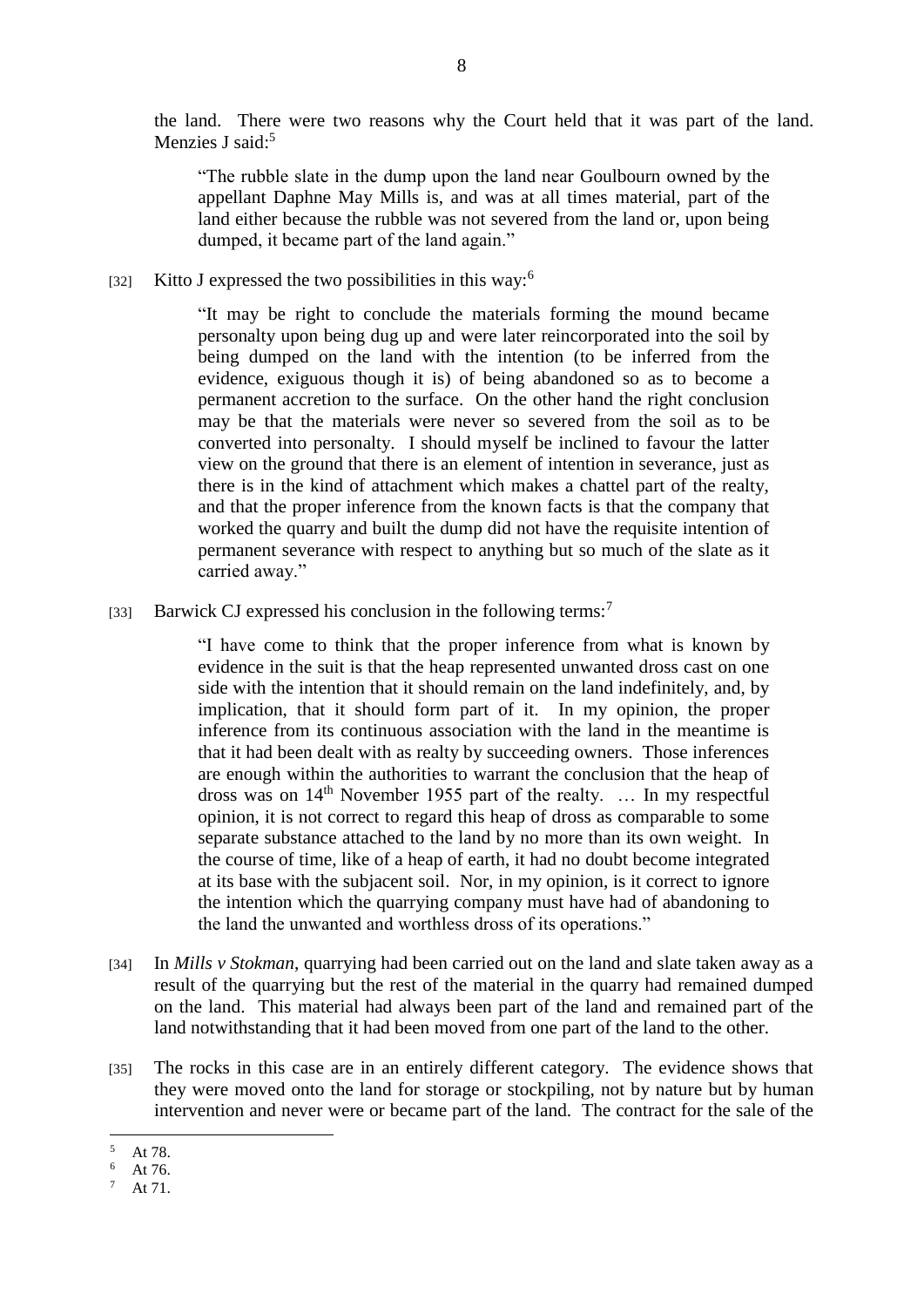land did not include the rocks as the rocks were not part of the land, were not improvements nor included chattels.

- [36] The reference in the contract of sale of the land to its being in an "as is where is condition" does not assist the defendant if the rocks were not part of the land and therefore not the land that had been agreed to be sold.
- [37] Accordingly, the defendant was not in breach of the contract when it removed the rocks from the land and is not precluded from terminating the contract because of the plaintiff's breach in failing to complete.

## **Rectification**

- [38] The plaintiff sought leave, in the alternative, to amend his claim and statement of claim to claim rectification of the contract to reflect what the plaintiff alleged was the common intention of the parties. That common intention is said to be that the rocks formed part of the land.
- [39] There is no evidence from which it could be inferred that there was a common intention that the rocks formed part of the land to be sold.
- [40] The terms of the letter from the solicitor for the plaintiff sent on 18 November 2015, together with the defendant's consequent promise to remove the rocks prior to settlement with a financial penalty if it did not, amply demonstrate that there was at that time no common intention at that time that the rocks be part of the sale of the land.
- [41] There is nothing to suggest that the mutual intention of the parties was any different at the time of entering into the contract. It is not the case that the plaintiff would be able to demonstrate by "clear and convincing proof"<sup>8</sup> that the contract should be rectified to reflect a common intention which failed to be articulated in the contract as it is.
- [42] I would accordingly refuse leave to amend the claim.

### **Conclusion**

[43] The defendant is entitled to summary judgment and, accordingly, the maintenance of the caveat is not warranted and it should be removed.

### **Orders**

- 1. Summary judgment be entered in favour of the defendant on the plaintiff's claim pursuant to rule 293 of the *Uniform Civil Procedure Rules* 1999 (Qld);
- 2. Caveat number 717116653 be removed pursuant to section 127 of the *Land Title Act*  1994 (Qld);
- 3. The plaintiff's application is dismissed; and

 $\overline{a}$ <sup>8</sup> *Ryledar Pty Ltd v Euphoric Pty Ltd* (2007) 69 NSWLR 603 at [161]–[165]; *Franklins Pty Ltd v Metcash Trading Ltd* (2009) 76 NSWLR 603 at [451]; *J M Kelly (Project Builders) Pty Ltd v Toga Development No 31 Pty Ltd (No 5)* [2010] QSC 389 at [14].